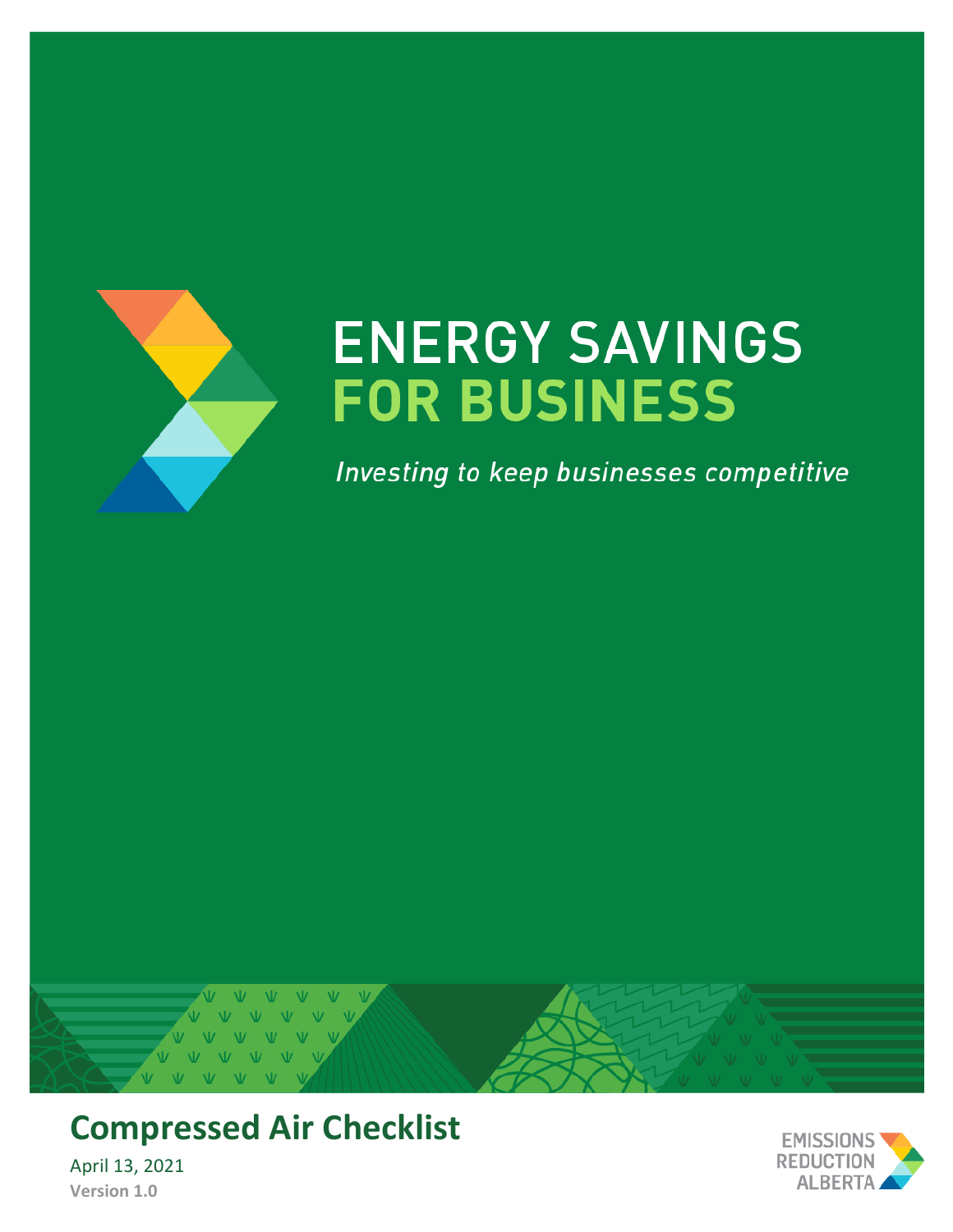## **Table of Contents**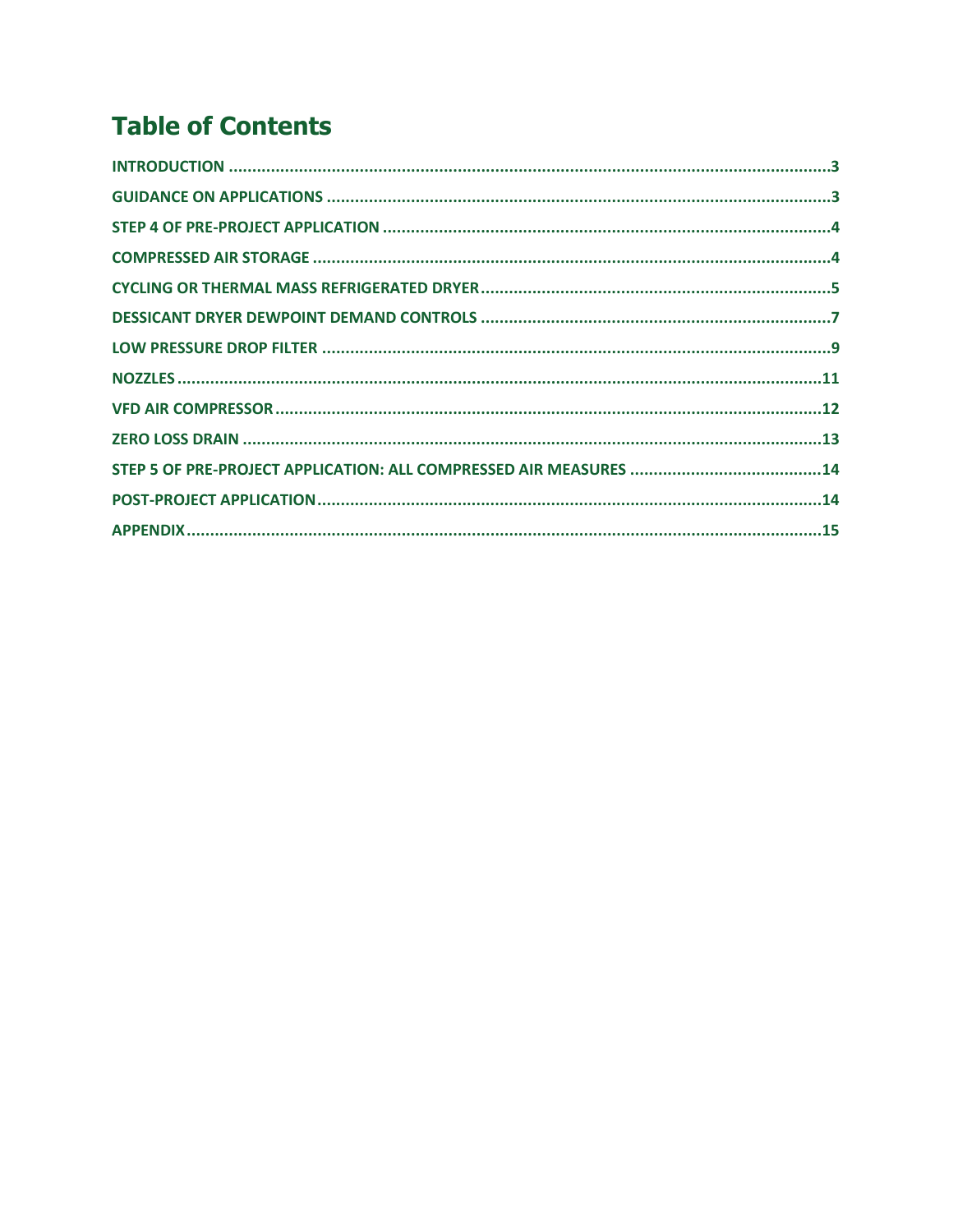#### <span id="page-2-0"></span>**INTRODUCTION**

This document is intended as a guide to support the submission of accurate and complete Compressed Air project applications. All applicants with Compressed Air projects should ensure the application meets the Eligibility Requirements set out in the Participant Terms and Conditions, Contractor Code of Conduct and Eligible Measures List. The applicant must submit the requested documentation and answer the questions contained within this document.

This checklist includes guidance for what needs to be entered in each input field at Step 4 and Step 5 of the Application process. Step 5 specifically describes which documents need to be uploaded and their purpose.

#### <span id="page-2-1"></span>**GUIDANCE ON APPLICATIONS**

The following sections provide guidance on Compressed Air applications, ensuring that they are complete, accurate and comprehensive.

The applicant and/or contractor will also need to provide the following information in Step 4 and Step 5 of the application submission, as further described in the tables below.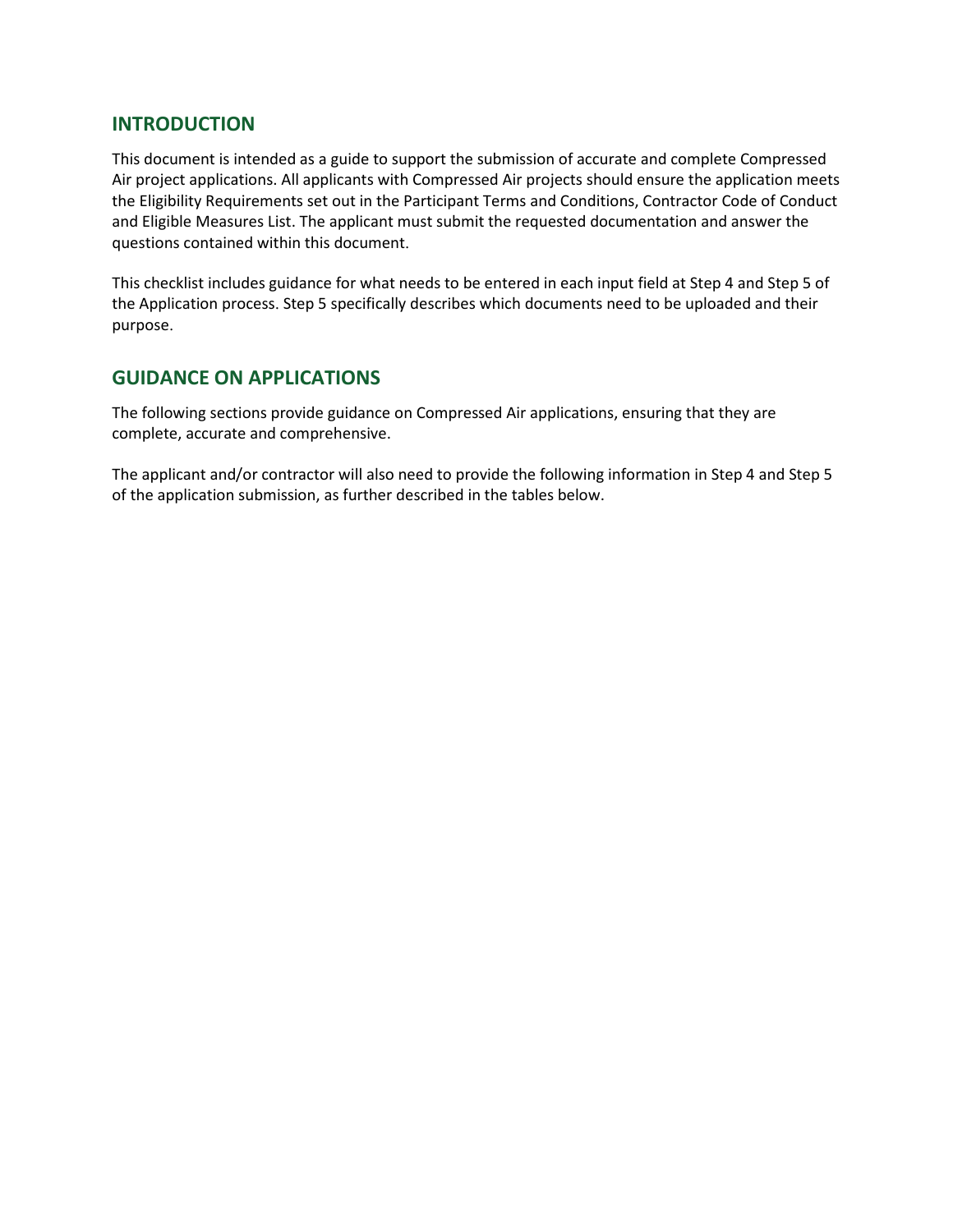## <span id="page-3-0"></span>**STEP 4 OF PRE-PROJECT APPLICATION**

#### <span id="page-3-1"></span>**COMPRESSED AIR STORAGE**

| <b>Field</b>                                                | <b>What to Enter</b>                                                                                                            | <b>How Data or Input Provided is</b><br><b>Used</b>                 |
|-------------------------------------------------------------|---------------------------------------------------------------------------------------------------------------------------------|---------------------------------------------------------------------|
| Quantity                                                    | Enter the number of measures<br>being installed.                                                                                | • Used to calculate<br>eligible incentive.<br>· Post-project QA/QC. |
| Compressed Air Pressure (PSIG)                              | Enter pressure of compressed<br>air used in PSIG.                                                                               | · Post-project QA/QC.                                               |
| Type of Air Compressor                                      | Select from list the air<br>compressor type:<br><b>Rotary Screw</b><br>٠<br>Reciprocating<br>Other                              | · Post-project QA/QC.                                               |
| Is Tank Primary?                                            | Select either Yes or No.                                                                                                        | · Post-project QA/QC.                                               |
| HP of Air Compressors                                       | Enter HP of air compressors.                                                                                                    | · Post-project QA/QC.                                               |
| Air Receiver Volume (USG)                                   | Enter volume of air receiver in<br>USG.                                                                                         | · Post-project QA/QC.                                               |
| Age of Air Compressor                                       | Enter age of air compressor.                                                                                                    | · Post-project QA/QC.                                               |
| Approximate Average % Loading<br>of Compressors             | Enter average loading of<br>compressors in percentage.                                                                          | • Post-project QA/QC.                                               |
| <b>Compressed Air Storage</b><br><b>Specification Sheet</b> | Upload the specification sheet<br>for the measure.<br>Indicate/circle which specific<br>equipment is being used<br>for project. | · Post-project QA/QC.                                               |
| <b>Equipment &amp; Material Costs</b>                       | Enter equipment and material<br>costs as indicated on the<br>invoice/final quote.                                               | · Calculate eligible incentive.<br>· Post-project QA/QC.            |
| Labour Cost                                                 | Enter labour costs as indicated<br>on the invoice/final quote.                                                                  | · Calculate eligible incentive.<br>· Post-project QA/QC.            |
| Design Cost                                                 | Enter design costs and include<br>all other costs as indicated on<br>the invoice/final quote.                                   | • Calculate eligible incentive.<br>· Post-project QA/QC.            |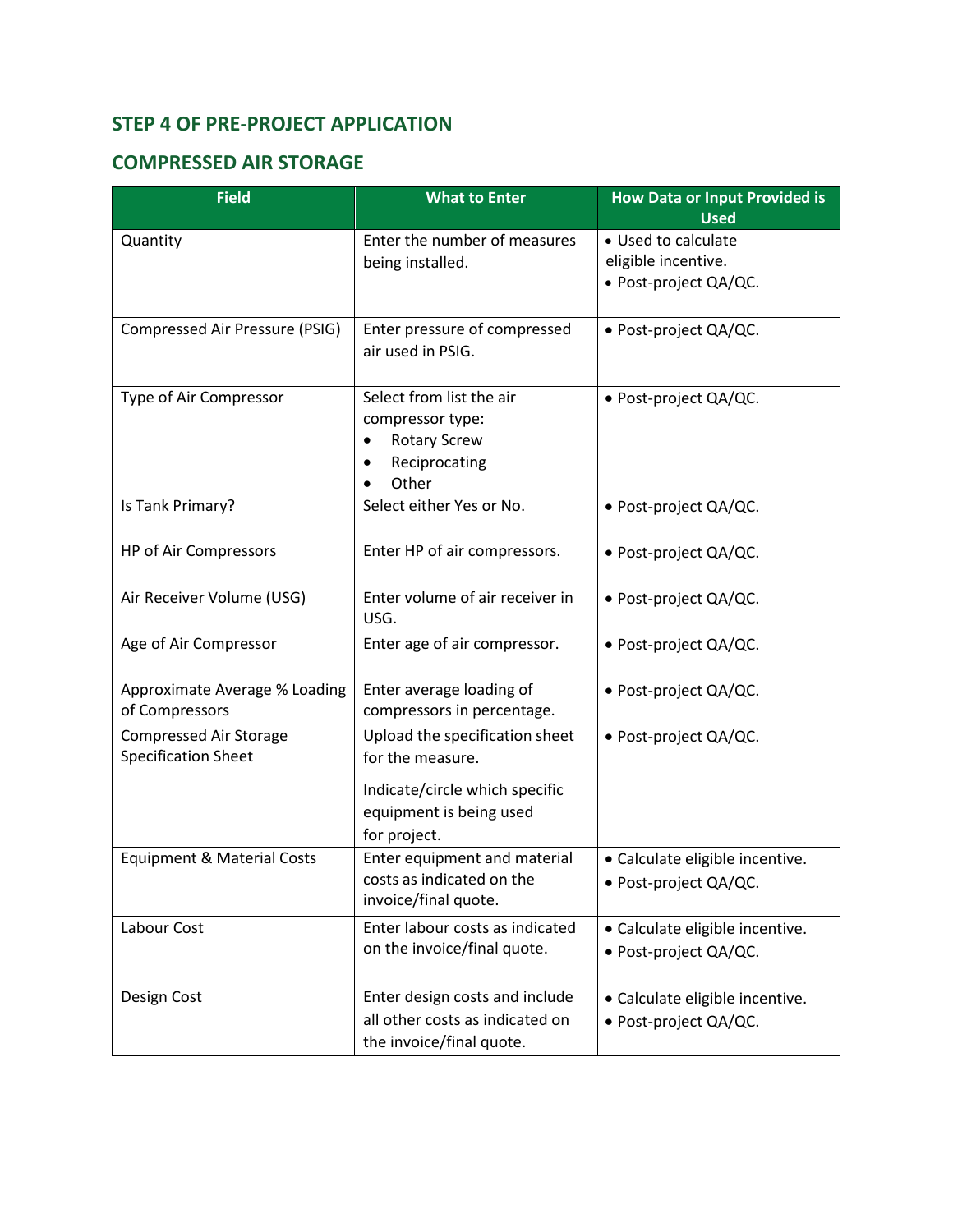### <span id="page-4-0"></span>**CYCLING OR THERMAL MASS REFRIGERATED DRYER**

| <b>Field</b>                                                             | <b>What to Enter</b>                                                                                                                          | <b>How Data or Input Provided is</b><br><b>Used</b>                 |
|--------------------------------------------------------------------------|-----------------------------------------------------------------------------------------------------------------------------------------------|---------------------------------------------------------------------|
| Quantity                                                                 | Enter the number of measures<br>being installed.                                                                                              | • Used to calculate<br>eligible incentive.<br>· Post-project QA/QC. |
| Compressed Air Pressure (PSIG)                                           | Enter pressure of compressed<br>air used in PSIG.                                                                                             | • Post-project QA/QC.                                               |
| Type of Air Compressor                                                   | Select from list the air<br>compressor type:<br><b>Rotary Screw</b><br>Reciprocating<br>Other<br>$\bullet$                                    | · Post-project QA/QC.                                               |
| Approximate Average % Loading<br>of Compressors                          | Enter average loading of<br>compressors in percentage.                                                                                        | · Post-project QA/QC.                                               |
| Are you Replacing a Non-cycling<br>Refrigerated Compressed Air<br>Dryer? | Select either Yes or No.                                                                                                                      | • Used for checking if the<br>measure is eligible.                  |
| Size of New Dryer (CFM)                                                  | Enter new dryer size in CFM.                                                                                                                  | · Post-project QA/QC.                                               |
| Number of Air Compressors in<br>Operation                                | Enter number of air<br>compressors in operation.                                                                                              | · Post-project QA/QC.                                               |
| Horsepower of Air Compressors<br>in Operation                            | Enter HP of air compressor in<br>operation. If multiple<br>compressors of varying<br>capacity are installed, then<br>enter the average value. | · Post-project QA/QC.                                               |
| Number of Air Compressors on<br>Standby                                  | Enter number of air<br>compressors on standby.                                                                                                | · Post-project QA/QC.                                               |
| Horsepower of Air Compressors<br>on Standby                              | Enter HP of air compressors on<br>standby. If multiple<br>compressors of varying<br>capacity are installed, then<br>enter the average value.  | · Post-project QA/QC.                                               |
| <b>Dryer Specification Sheet</b>                                         | Upload the specification sheet<br>for the measure.<br>Indicate/circle which specific<br>equipment is being used<br>for project.               | · Post-project QA/QC.                                               |
| <b>Equipment &amp; Material Costs</b>                                    | Enter equipment and material<br>costs as indicated on the<br>invoice/final quote.                                                             | · Calculate eligible incentive.<br>· Post-project QA/QC.            |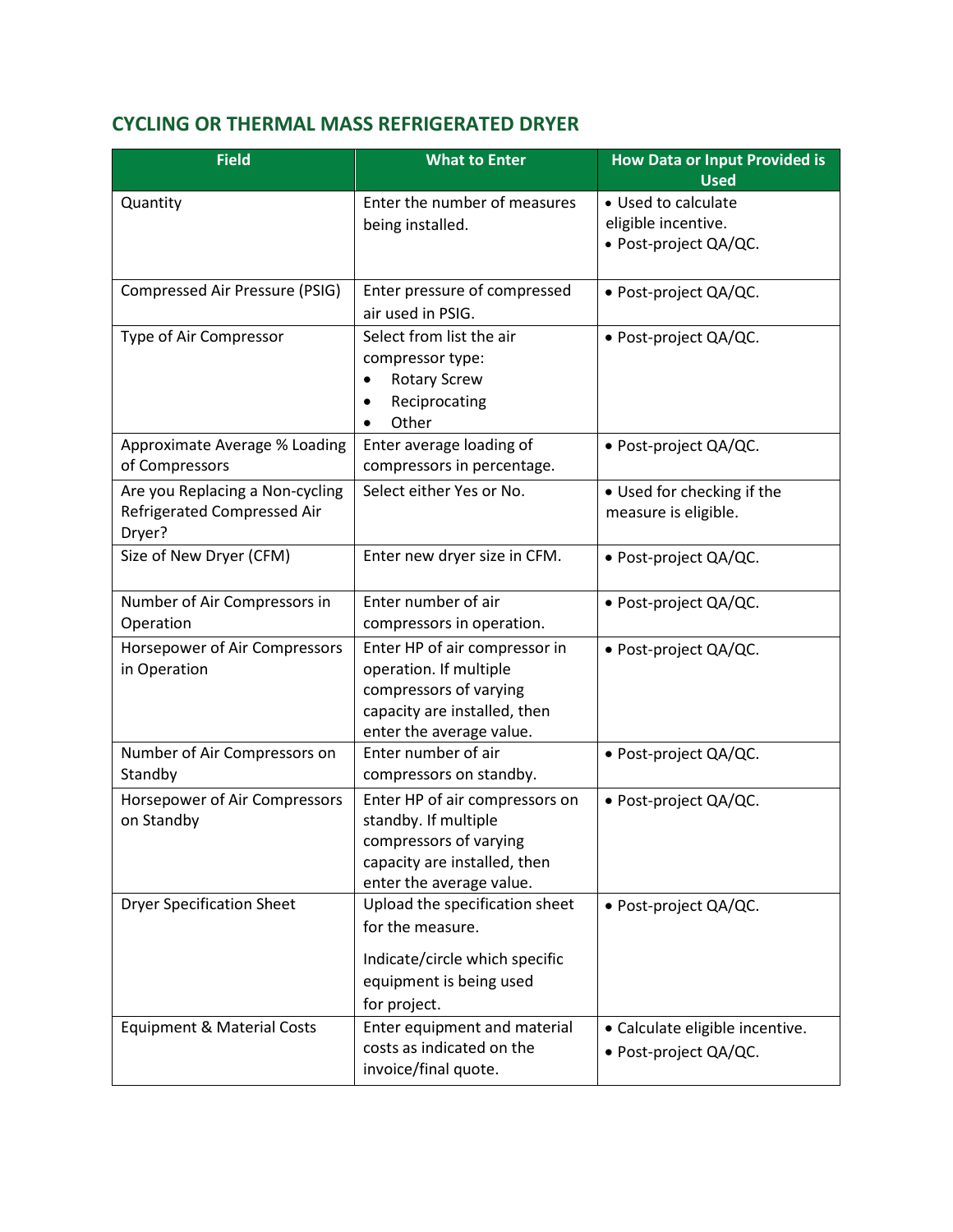| Labour Cost | Enter labour costs as indicated<br>on the invoice/final quote.    | • Calculate eligible incentive.<br>• Post-project QA/QC. |
|-------------|-------------------------------------------------------------------|----------------------------------------------------------|
| Design Cost | Enter design costs and include<br>all other costs as indicated on | • Calculate eligible incentive.<br>• Post-project QA/QC. |
|             | the invoice/final quote.                                          |                                                          |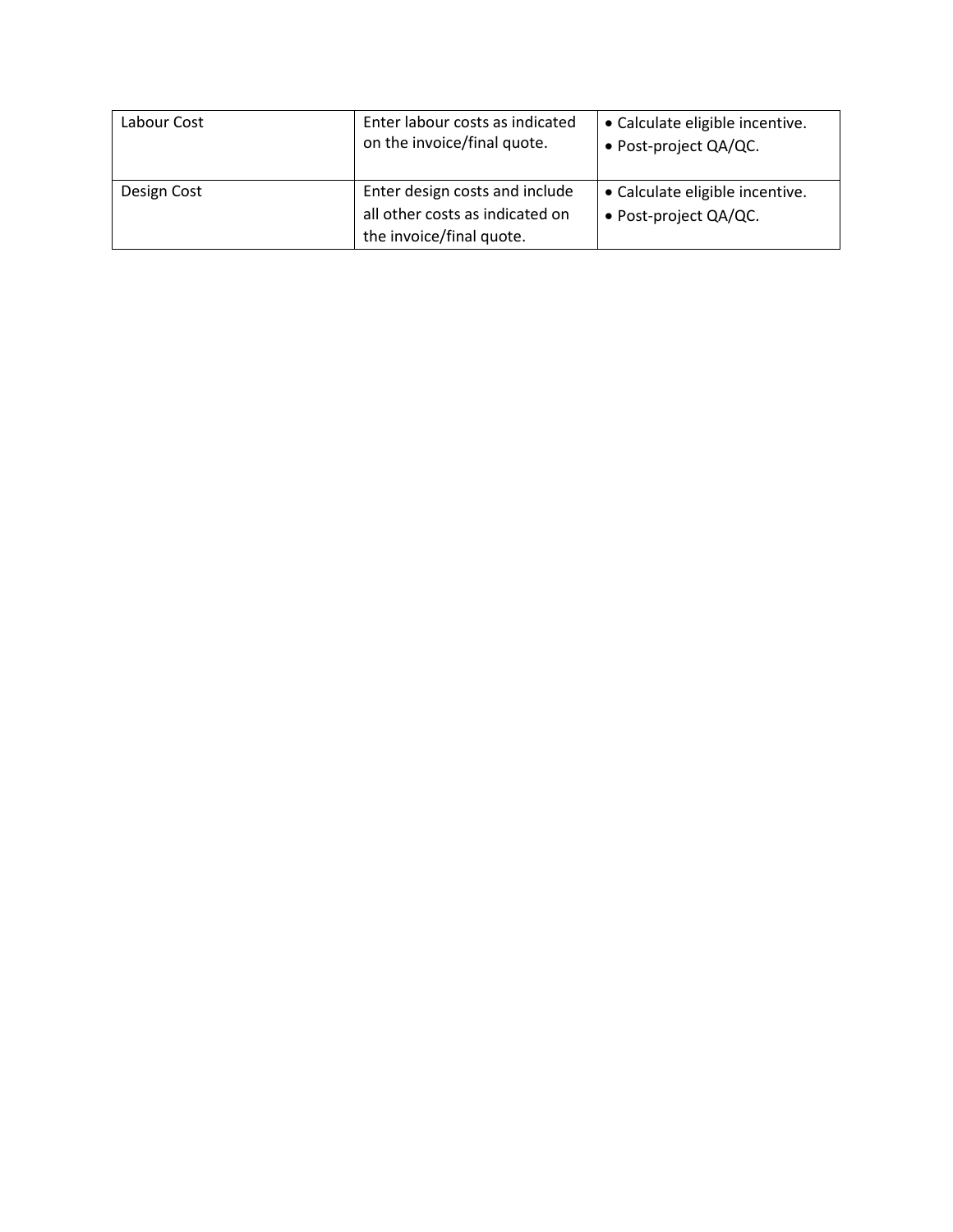### <span id="page-6-0"></span>**DESSICANT DRYER DEWPOINT DEMAND CONTROLS**

| <b>Field</b>                          | <b>What to Enter</b>                                     | <b>How Data or Input Provided is</b><br><b>Used</b> |
|---------------------------------------|----------------------------------------------------------|-----------------------------------------------------|
| Quantity                              | Enter the number of measures                             | • Used to calculate                                 |
|                                       | being installed.                                         | eligible incentive.                                 |
|                                       |                                                          | · Post-project QA/QC.                               |
| Compressed Air Pressure (PSIG)        | Enter pressure of compressed                             | · Post-project QA/QC.                               |
|                                       | air used in PSIG.                                        |                                                     |
| Type of Air Compressor                | Select from list the air                                 | · Post-project QA/QC.                               |
|                                       | compressor type:                                         |                                                     |
|                                       | <b>Rotary Screw</b>                                      |                                                     |
|                                       | Reciprocating                                            |                                                     |
|                                       | Other                                                    |                                                     |
| Approximate Average % Loading         | Enter average loading of                                 | · Post-project QA/QC.                               |
| of Compressors                        | compressors in percentage.                               |                                                     |
| Number of Air Compressors in          | Enter number of air                                      | · Post-project QA/QC.                               |
| Operation                             | compressors in operation.                                |                                                     |
| Horsepower of Air Compressors         | Enter HP of air compressor in                            | · Post-project QA/QC.                               |
| in Operation                          | operation. If multiple                                   |                                                     |
|                                       | compressors of varying                                   |                                                     |
|                                       | capacity are installed, then                             |                                                     |
|                                       | enter the average value.                                 |                                                     |
| Number of Air Compressors on          | Enter number of air                                      | · Post-project QA/QC.                               |
| Standby                               | compressors on standby.                                  |                                                     |
| Horsepower of Air Compressors         | Enter HP of air compressors on                           | · Post-project QA/QC.                               |
| on Standby                            | standby. If multiple                                     |                                                     |
|                                       | compressors of varying                                   |                                                     |
|                                       | capacity are installed, then<br>enter the average value. |                                                     |
| Are you replacing a fixed, timer      | Select either Yes or No.                                 | Used for checking if the                            |
| regeneration control?                 |                                                          | measure is eligible.                                |
| Size of Dryer (CFM)                   | Select either Yes or No.                                 | · Post-project QA/QC.                               |
|                                       |                                                          |                                                     |
| Desiccant Dryer DDC                   | Upload the specification sheet                           | • Post-project QA/QC.                               |
| <b>Specification Sheet</b>            | for the measure.                                         |                                                     |
|                                       | Indicate/circle which specific                           |                                                     |
|                                       | equipment is being used                                  |                                                     |
|                                       | for project.                                             |                                                     |
| <b>Equipment &amp; Material Costs</b> | Enter equipment and material                             | • Calculate eligible incentive.                     |
|                                       | costs as indicated on the                                | · Post-project QA/QC.                               |
|                                       | invoice/final quote.                                     |                                                     |
| Labour Cost                           | Enter labour costs as indicated                          | • Calculate eligible incentive.                     |
|                                       | on the invoice/final quote.                              |                                                     |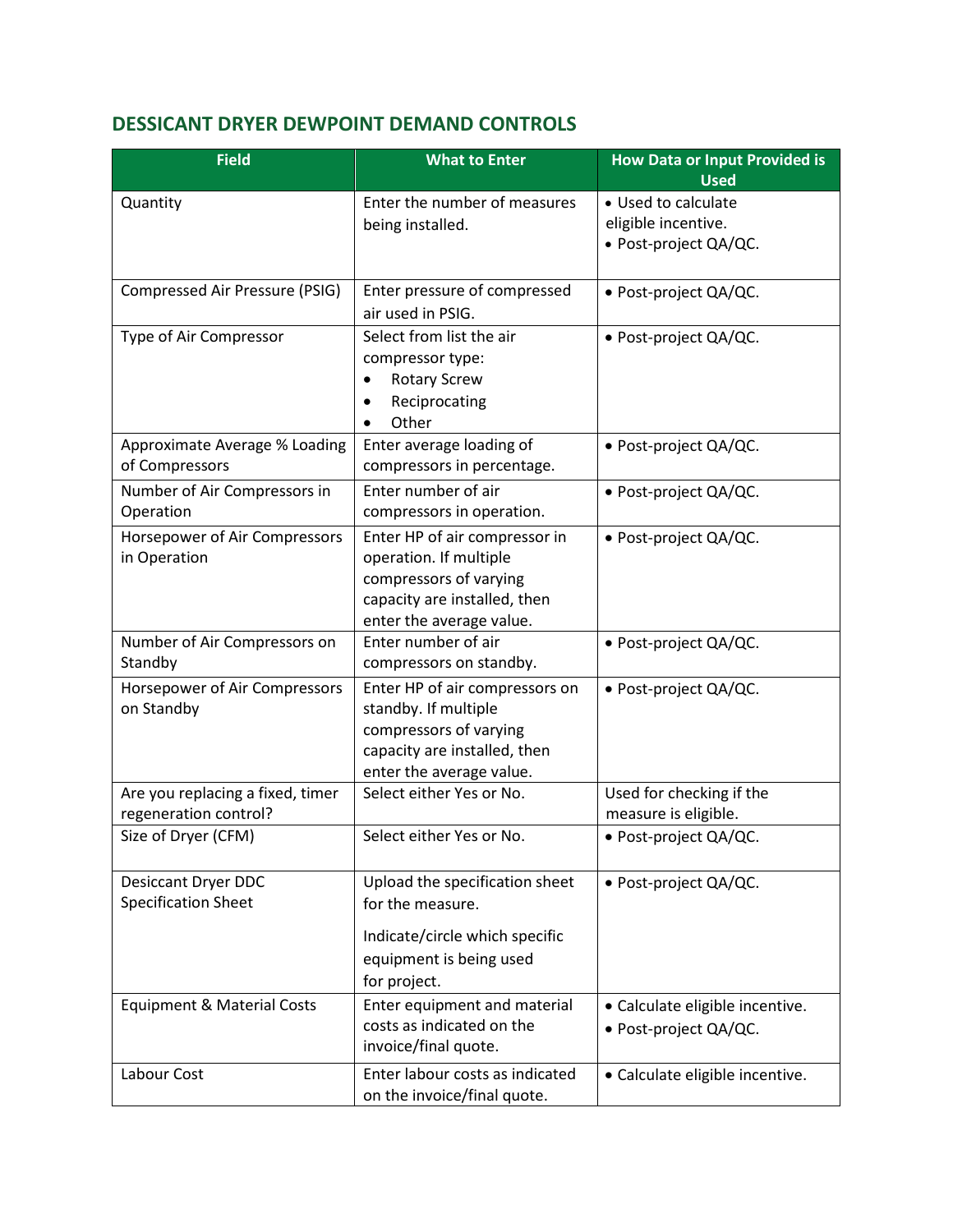|             |                                 | • Post-project QA/QC.           |
|-------------|---------------------------------|---------------------------------|
| Design Cost | Enter design costs and include  | • Calculate eligible incentive. |
|             | all other costs as indicated on | • Post-project QA/QC.           |
|             | the invoice/final quote.        |                                 |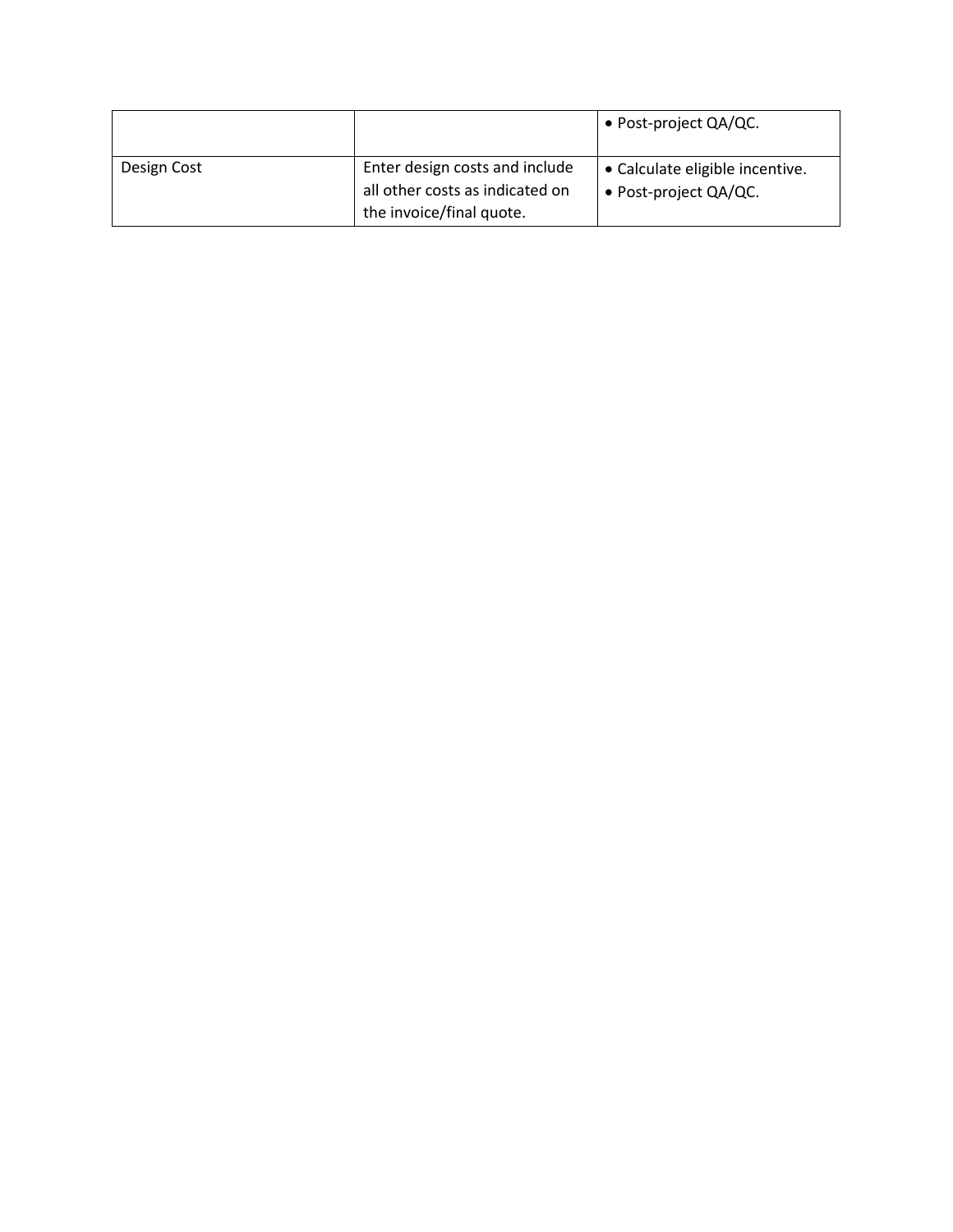### <span id="page-8-0"></span>**LOW PRESSURE DROP FILTER**

| <b>Field</b>                          | <b>What to Enter</b>               | <b>How Data or Input Provided is</b><br><b>Used</b> |
|---------------------------------------|------------------------------------|-----------------------------------------------------|
| Quantity                              | Enter the number of measures       | • Used to calculate                                 |
|                                       | being installed.                   | eligible incentive.                                 |
|                                       |                                    | · Post-project QA/QC.                               |
|                                       |                                    |                                                     |
| Compressed Air Pressure (PSIG)        | Enter pressure of compressed       | · Post-project QA/QC.                               |
|                                       | air used in PSIG.                  |                                                     |
| Type of Air Compressor                | Select from list the air           | · Post-project QA/QC.                               |
|                                       | compressor type:                   |                                                     |
|                                       | <b>Rotary Screw</b>                |                                                     |
|                                       | Reciprocating                      |                                                     |
|                                       | Other                              |                                                     |
| Number of Air Compressors in          | Enter number of air                | • Post-project QA/QC.                               |
| Operation                             | compressors in operation.          |                                                     |
| Horsepower of Air Compressors         | Enter HP of air compressor in      | · Post-project QA/QC.                               |
| in Operation                          | operation. If multiple             |                                                     |
|                                       | compressors of varying             |                                                     |
|                                       | capacity are installed, then       |                                                     |
|                                       | enter the average value.           |                                                     |
| Number of Air Compressors on          | Enter number of air                | · Post-project QA/QC.                               |
| Standby                               | compressors on standby.            |                                                     |
| Horsepower of Air Compressors         | Enter HP of air compressors on     | · Post-project QA/QC.                               |
| on Standby                            | standby. If multiple               |                                                     |
|                                       | compressors of varying             |                                                     |
|                                       | capacity are installed, then       |                                                     |
|                                       | enter the average value.           |                                                     |
| Are you replacing a standard,         | Select either Yes or No.           | Used for checking if the                            |
| coalescing filter?                    |                                    | measure is eligible.                                |
| Size of Existing Filter (CFM)         | Enter existing filter size in CFM. | · Post-project QA/QC.                               |
|                                       |                                    |                                                     |
| Diameter of Existing Filter (in)      | Enter existing filter diameter in  | · Post-project QA/QC.                               |
|                                       | inches.                            |                                                     |
| <b>Pressure Drop across Existing</b>  | Enter pressure drop across         | Used for checking if the                            |
| Filter (psi)                          | existing filter in PSI.            | measure is eligible.                                |
| <b>Filter Specification Sheet</b>     | Upload the specification sheet     | · Post-project QA/QC.                               |
|                                       | for the measure.                   |                                                     |
|                                       | Indicate/circle which specific     |                                                     |
|                                       | equipment is being used            |                                                     |
|                                       | for project.                       |                                                     |
| <b>Equipment &amp; Material Costs</b> | Enter equipment and material       | • Calculate eligible incentive.                     |
|                                       | costs as indicated on the          | • Post-project QA/QC.                               |
|                                       | invoice/final quote.               |                                                     |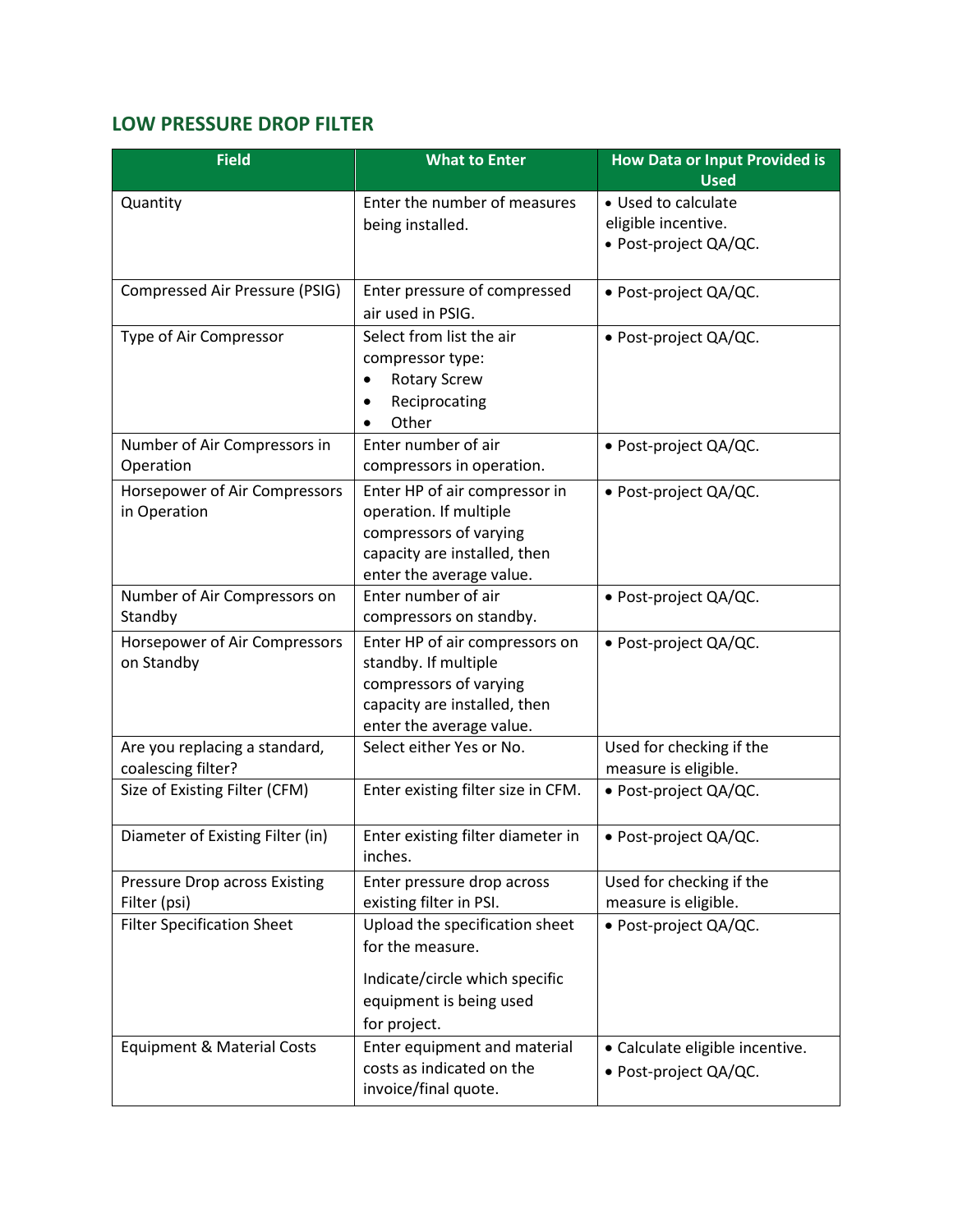| Labour Cost | Enter labour costs as indicated<br>on the invoice/final quote.                                 | • Calculate eligible incentive.<br>• Post-project QA/QC. |
|-------------|------------------------------------------------------------------------------------------------|----------------------------------------------------------|
| Design Cost | Enter design costs and include<br>all other costs as indicated on<br>the invoice/ final quote. | • Calculate eligible incentive.<br>• Post-project QA/QC. |
|             |                                                                                                |                                                          |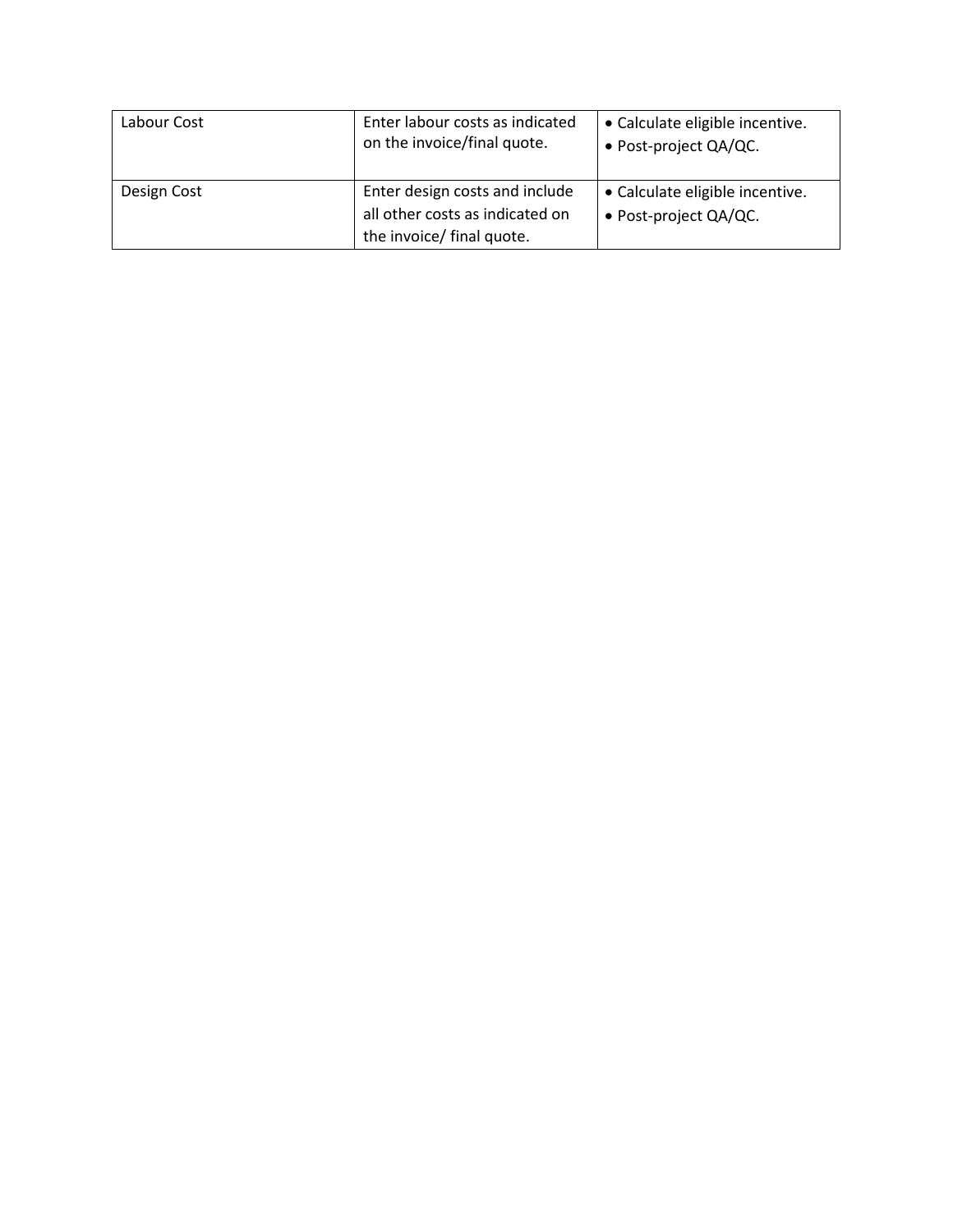#### <span id="page-10-0"></span>**NOZZLES**

| <b>Field</b>                          | <b>What to Enter</b>                | <b>How Data or Input Provided is</b> |
|---------------------------------------|-------------------------------------|--------------------------------------|
|                                       |                                     | <b>Used</b>                          |
| Quantity                              | Enter the number of measures        | • Used to calculate                  |
|                                       | being installed.                    | eligible incentive.                  |
|                                       |                                     | · Post-project QA/QC.                |
| Compressed Air Pressure (PSIG)        | Enter pressure of compressed        | · Post-project QA/QC.                |
|                                       | air used in PSIG.                   |                                      |
| Retrofit Scenario                     | Select from the list the retrofit   | · Post-project QA/QC.                |
|                                       | scenario type:                      |                                      |
|                                       | Installed on Open Pipe<br>$\bullet$ |                                      |
|                                       | <b>Replacing Existing Nozzle</b>    |                                      |
| <b>Application Type for Nozzles</b>   | Enter application type for          | · Post-project QA/QC.                |
|                                       | nozzles.                            |                                      |
| Type of Air Compressor                | Select from list the air            | · Post-project QA/QC.                |
|                                       | compressor type:                    |                                      |
|                                       | <b>Rotary Screw</b>                 |                                      |
|                                       | Reciprocating                       |                                      |
|                                       | Other                               |                                      |
| <b>Nozzle Specification Sheet</b>     | Upload the specification sheet      | · Post-project QA/QC.                |
|                                       | for the measure.                    |                                      |
|                                       |                                     |                                      |
|                                       | Indicate/circle which specific      |                                      |
|                                       | equipment is being used             |                                      |
|                                       | for project.                        |                                      |
| <b>Equipment &amp; Material Costs</b> | Enter equipment and material        | · Calculate eligible incentive.      |
|                                       | costs as indicated on the           | · Post-project QA/QC.                |
|                                       | invoice/final quote.                |                                      |
| Labour Cost                           | Enter labour costs as indicated     | · Calculate eligible incentive.      |
|                                       | on the invoice/final quote.         | · Post-project QA/QC.                |
|                                       |                                     |                                      |
| Design Cost                           | Enter design costs and include      | · Calculate eligible incentive.      |
|                                       | all other costs as indicated on     | · Post-project QA/QC.                |
|                                       | the invoice/final quote.            |                                      |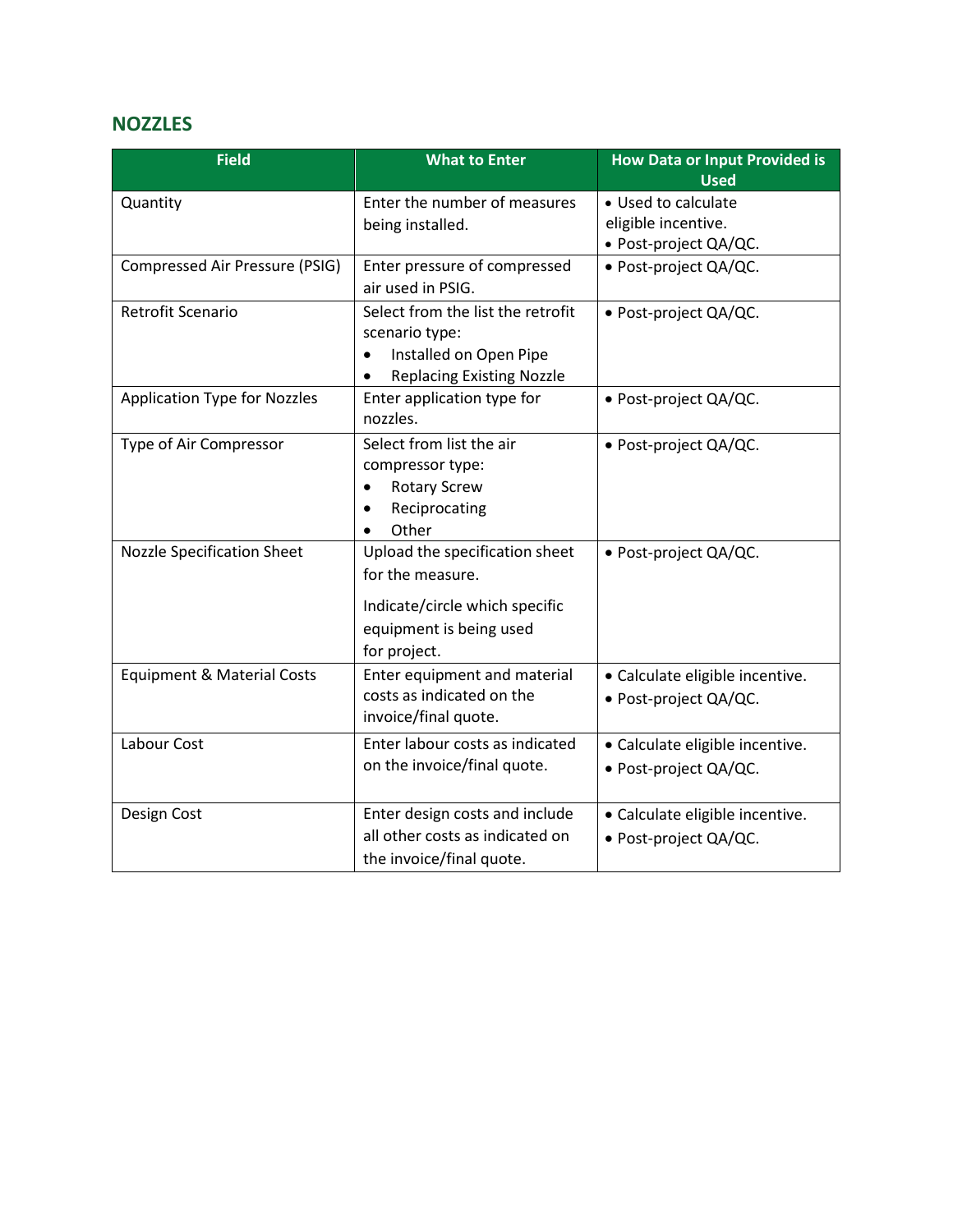### <span id="page-11-0"></span>**VFD AIR COMPRESSOR**

| <b>Field</b>                                          | <b>What to Enter</b>                                                                                                            | <b>How Data or Input Provided is</b><br><b>Used</b>                 |
|-------------------------------------------------------|---------------------------------------------------------------------------------------------------------------------------------|---------------------------------------------------------------------|
| Quantity                                              | Enter the number of measures<br>being installed.                                                                                | • Used to calculate<br>eligible incentive.<br>· Post-project QA/QC. |
| <b>Existing Compressor Rated Size</b><br>HP           | Enter existing compressor rated<br>size in HP.                                                                                  | • Post-project QA/QC.                                               |
| <b>Existing Compressor Rated Flow</b><br>Capacity CFM | Enter existing compressor rated<br>flow capacity in cubic feet per<br>minute.                                                   | · Post-project QA/QC.                                               |
| Nameplate Picture of Existing<br>Compressor           | Upload the nameplate picture<br>of existing compressor.                                                                         | · Post-project QA/QC.                                               |
| <b>Existing Compressor Type</b>                       | Select from the list the existing<br>compressor type:<br><b>Rotary Screw</b><br>Reciprocating<br>Other                          | · Post-project QA/QC.                                               |
| <b>Estimated Annual Hours of</b><br>Operation         | Enter estimated annual hours of<br>operation.                                                                                   | · Post-project QA/QC.                                               |
| New Compressor Type                                   | Select from the list the new<br>compressor type:<br><b>Rotary Screw</b><br>Reciprocating<br>$\bullet$<br>Other                  | · Post-project QA/QC.                                               |
| Specification Sheet of New<br>Compressor              | Upload the specification sheet<br>for the measure.<br>Indicate/circle which specific<br>equipment is being used<br>for project. | · Post-project QA/QC.                                               |
| <b>Equipment &amp; Material Costs</b>                 | Enter equipment and material<br>costs as indicated on the<br>invoice/final quote.                                               | · Calculate eligible incentive.<br>· Post-project QA/QC.            |
| Labour Cost                                           | Enter labour costs as indicated<br>on the invoice/final quote.                                                                  | · Calculate eligible incentive.<br>· Post-project QA/QC.            |
| Design Cost                                           | Enter design costs and include<br>all other costs as indicated on<br>the invoice/ final quote.                                  | • Calculate eligible incentive.<br>· Post-project QA/QC.            |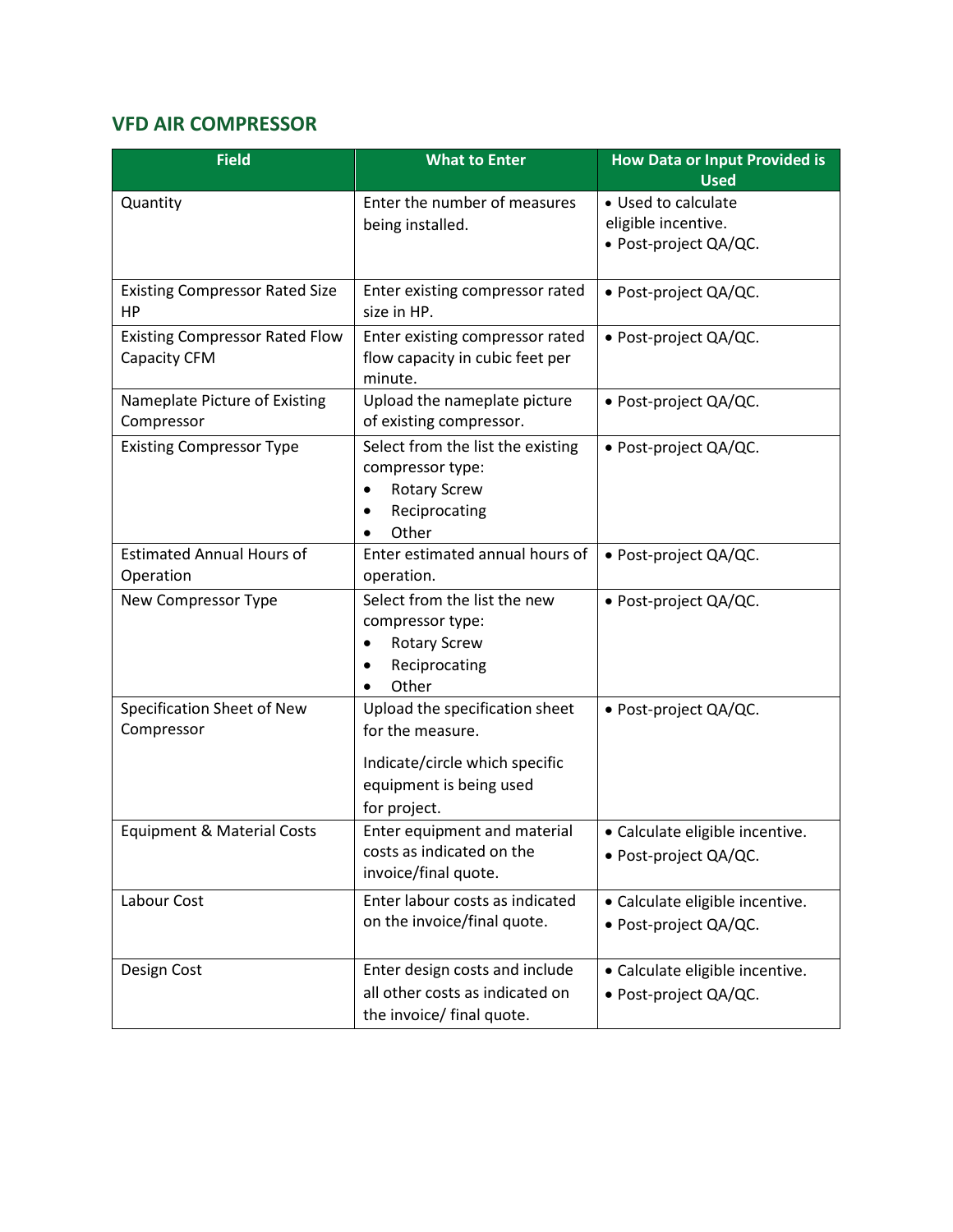#### <span id="page-12-0"></span>**ZERO LOSS DRAIN**

| <b>Field</b>                                             | <b>What to Enter</b>                                                                                                            | <b>How Data or Input Provided is</b><br><b>Used</b>                 |
|----------------------------------------------------------|---------------------------------------------------------------------------------------------------------------------------------|---------------------------------------------------------------------|
| Quantity                                                 | Enter the number of measures<br>being installed.                                                                                | • Used to calculate<br>eligible incentive.<br>· Post-project QA/QC. |
| <b>Existing Drain Type</b>                               | Enter type of existing drain.                                                                                                   | · Post-project QA/QC.                                               |
| <b>Existing Drain Picture</b>                            | Upload the existing drain<br>picture.                                                                                           | • Post-project QA/QC.                                               |
| Pipe Diameter of Drain<br>Connection                     | Enter pipe diameter of drain<br>connection in inches.                                                                           | · Post-project QA/QC.                                               |
| <b>Estimated Number of Times</b><br>Drain Operates a Day | Enter estimated number of<br>times drain operates in a day.                                                                     | · Post-project QA/QC.                                               |
| Air Compressor Type                                      | Select from the list air<br>compressor type:<br><b>Rotary Screw</b><br>$\bullet$<br>Reciprocating<br>Other                      | · Post-project QA/QC.                                               |
| Air Compressor HP                                        | Enter HP of air compressor.                                                                                                     | · Post-project QA/QC.                                               |
| Compressed Air Pressure (PSIG)                           | Enter compressed air pressure<br>in PSIG.                                                                                       | · Post-project QA/QC.                                               |
| Zero Loss Specification Sheet                            | Upload the specification sheet<br>for the measure.<br>Indicate/circle which specific<br>equipment is being used<br>for project. | · Post-project QA/QC.                                               |
| <b>Equipment &amp; Material Costs</b>                    | Enter equipment and material<br>costs as indicated on the<br>invoice/final quote.                                               | • Calculate eligible incentive.<br>· Post-project QA/QC.            |
| Labour Cost                                              | Enter labour costs as indicated<br>on the invoice/final quote.                                                                  | • Calculate eligible incentive.<br>· Post-project QA/QC.            |
| Design Cost                                              | Enter design costs and include<br>all other costs as indicated on<br>the invoice/final quote.                                   | • Calculate eligible incentive.<br>· Post-project QA/QC.            |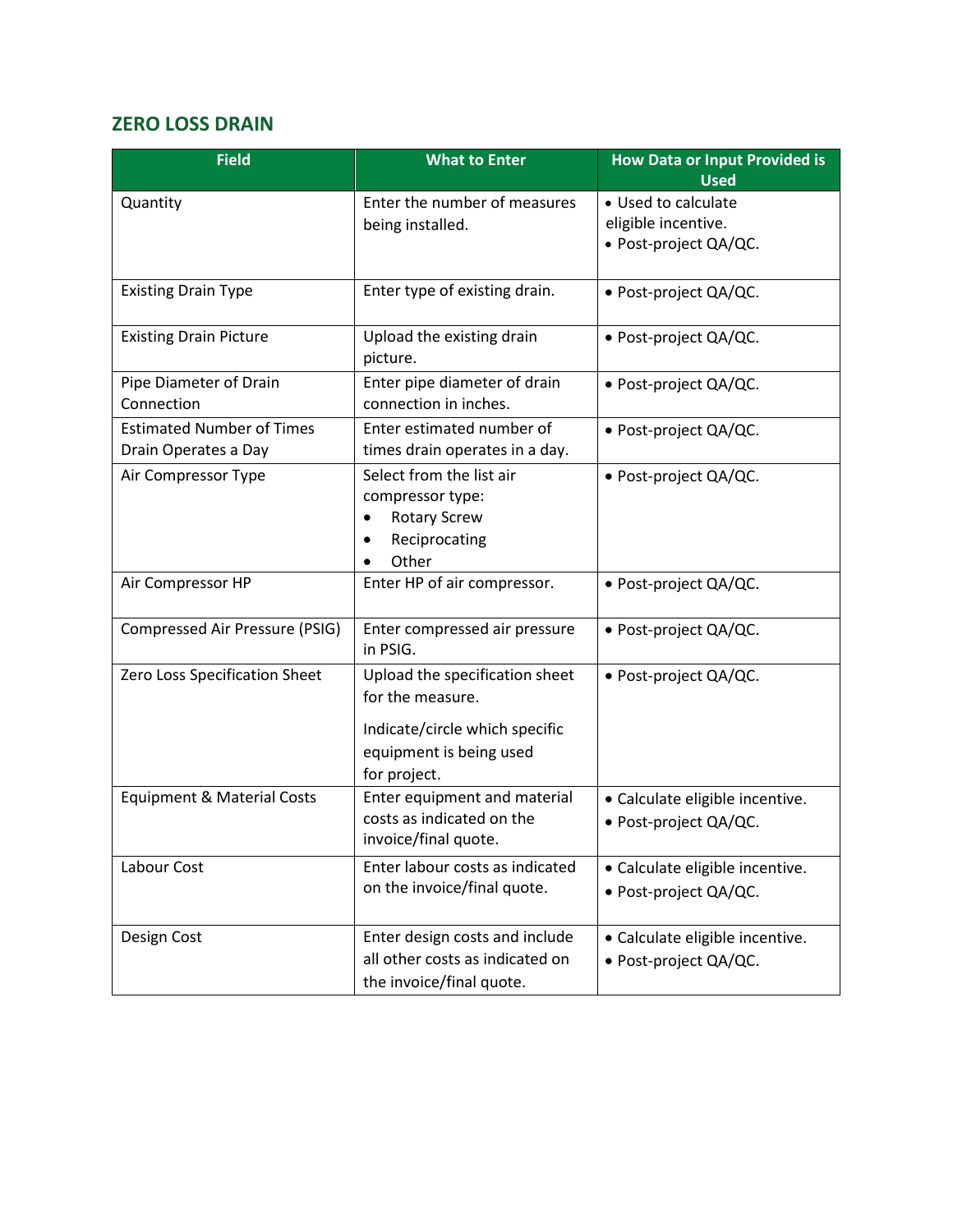#### <span id="page-13-0"></span>**STEP 5 OF PRE-PROJECT APPLICATION: ALL COMPRESSED AIR MEASURES**

| <b>Field</b>                         | <b>What to Enter</b>                                                                                                                                                                                                                                                                                                                      | <b>How Data or Input Provided is</b><br><b>Used</b>                                                 |
|--------------------------------------|-------------------------------------------------------------------------------------------------------------------------------------------------------------------------------------------------------------------------------------------------------------------------------------------------------------------------------------------|-----------------------------------------------------------------------------------------------------|
| Cost Quote                           | Quote or invoice should be<br>itemized to include quantity,<br>brand, model numbers for<br>equipment, applicant name,<br>contractor name, facility address<br>and date (sample quote provided<br>in the Appendix). Costs should be<br>indicated separately for:<br>Equipment and Material,<br>Labour,<br>Design and Others, and<br>Taxes. | • Cross-reference against<br>provided costs.<br>• Calculate incentive cap.<br>· Post-project QA/QC. |
| <b>Electricity Bill for Facility</b> | Upload the most recent electricity<br>bill available for the facility.                                                                                                                                                                                                                                                                    | • Ascertain rate class.                                                                             |

#### <span id="page-13-1"></span>**POST-PROJECT APPLICATION**

Note that for the post-project application, you will be required to confirm that no changes were made from the pre-project application, unless an Application Change Approval Notice was issued by ERA. In terms of documents required, you will need to provide evidence of the following:

- Invoice for Project Costs,
- Proof of Payment for Project Costs, and
- Conditions stated in the Notice of Pre-Approval.

Participant may be subject to a QA/QC check and asked for additional documentation to facilitate a site visit.